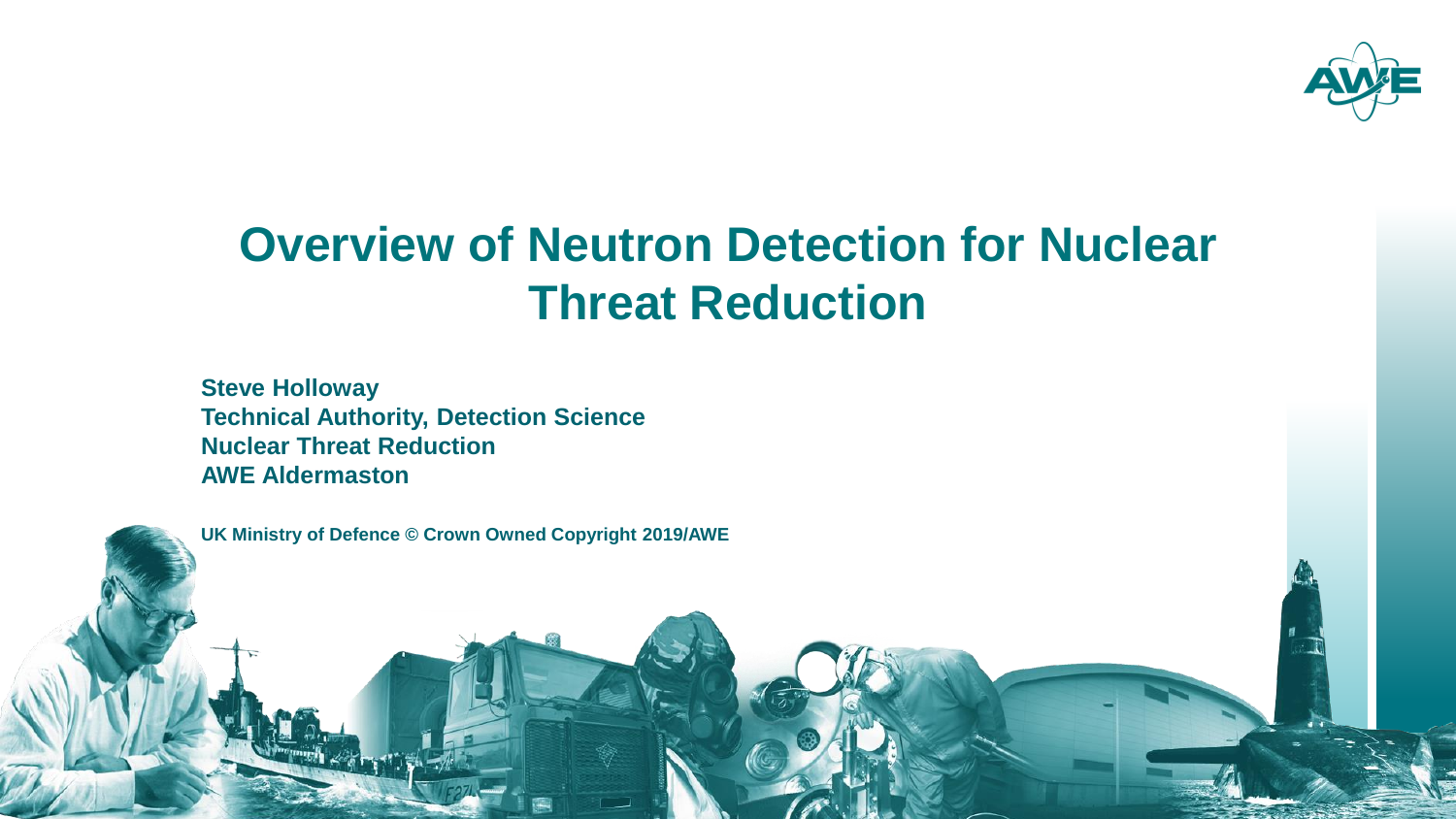#### **Contents**

- **Introduction** 
	- **Neutrons**
	- **Nuclear Security Applications**
	- **Requirements**
- **Historical Focus Areas** 
	- $\overline{\phantom{a}}$ <sup>3</sup>He Replacements
	- **Passive/Active Demonstrators**
	- **Underpinning research**
- **Future of Neutron Detection** 
	- Doing more with what we have
	- **Beyond Radiation Detection**
	- **Testing, Evidence and IP**
- **Summary**

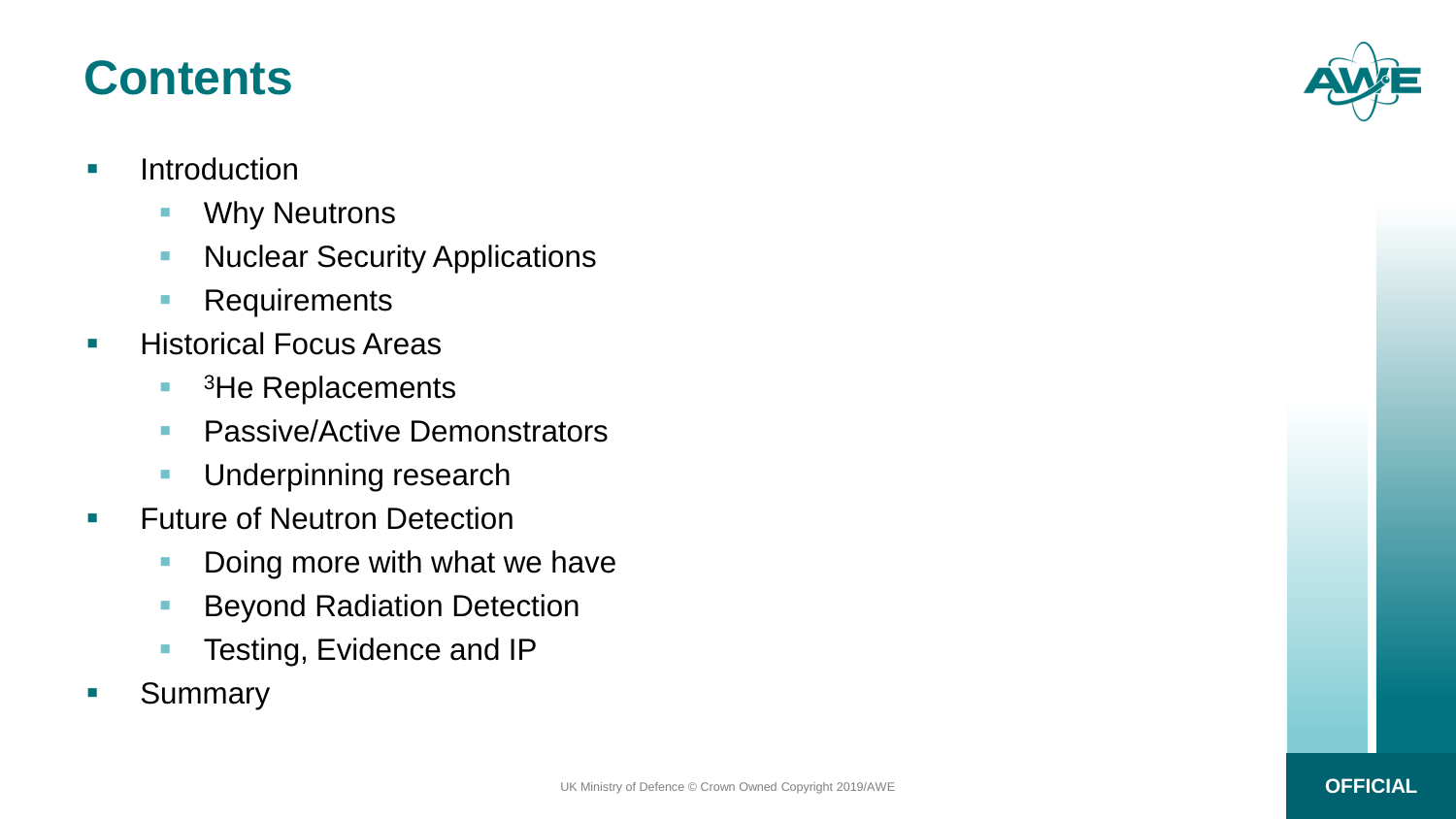### **Why Neutrons?**



- **Primary focus of SNM detection which emits neutrons (spontaneously and** induced)
- **Neutrons penetrate high atomic mass materials (steel, lead, tungsten)**
- **Limited sources of neutrons (cosmic,**  $(\alpha, n)$ **, spontaneous fission etc.) therefore** more indicative of a threat
- Appropriate neutron measurements allow non destructive assay to quantify mass and material geometry

#### **Neutrons provide complimentary measurements to gamma counting and spectroscopy**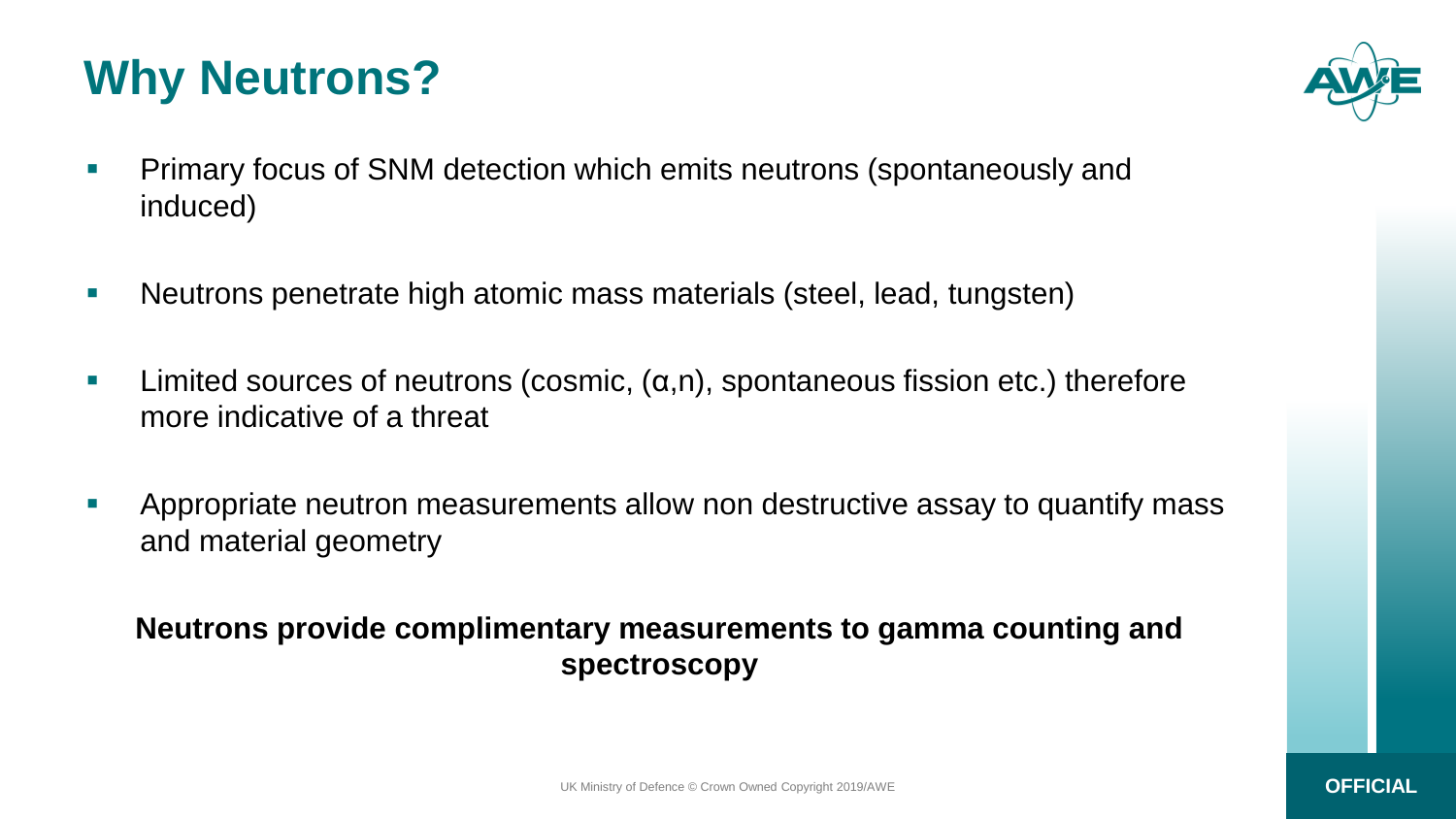### **Nuclear Security Applications**



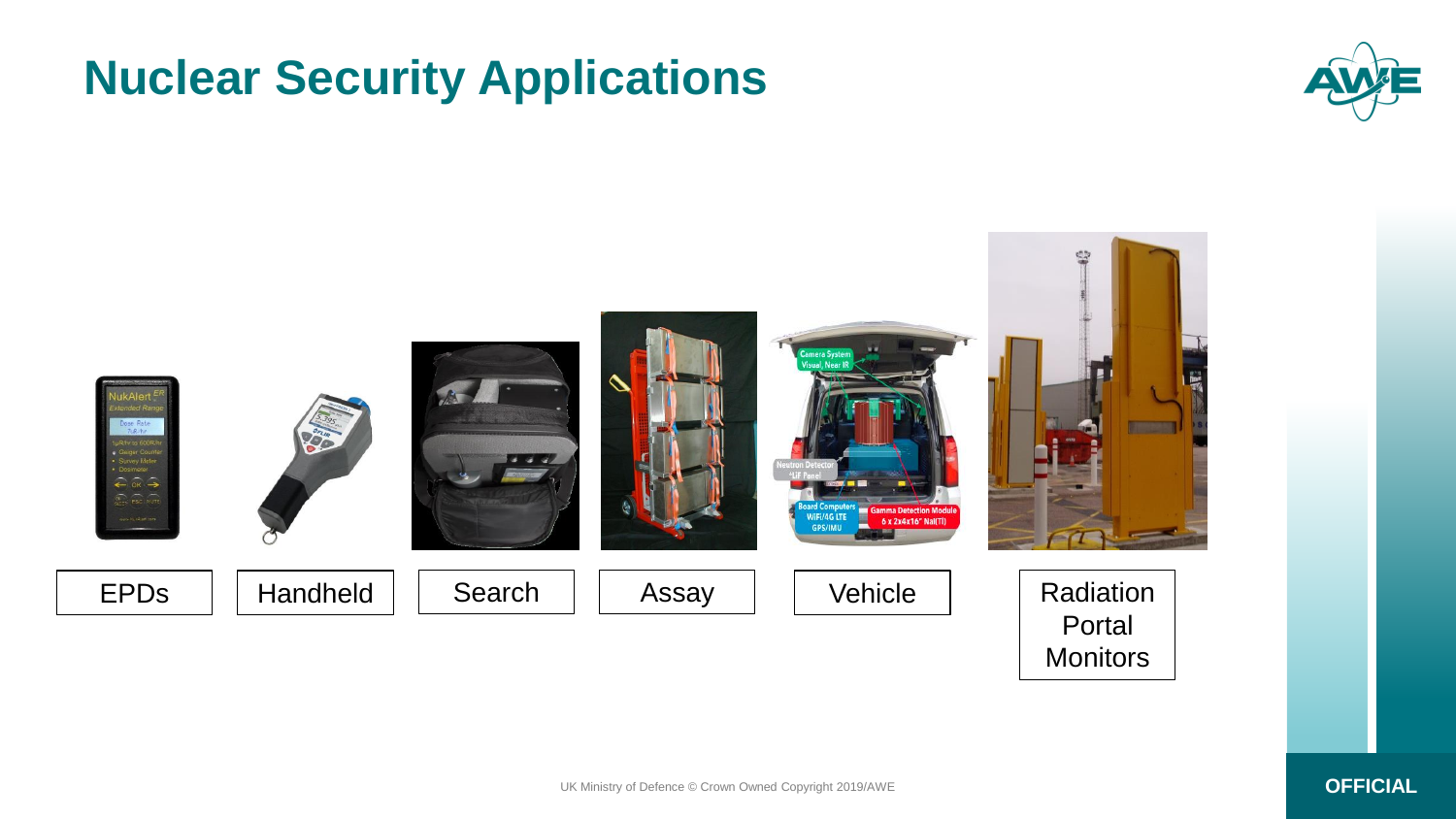

UK Ministry of Defence © Crown Owned Copyright 2019/AWE **OFFICIAL**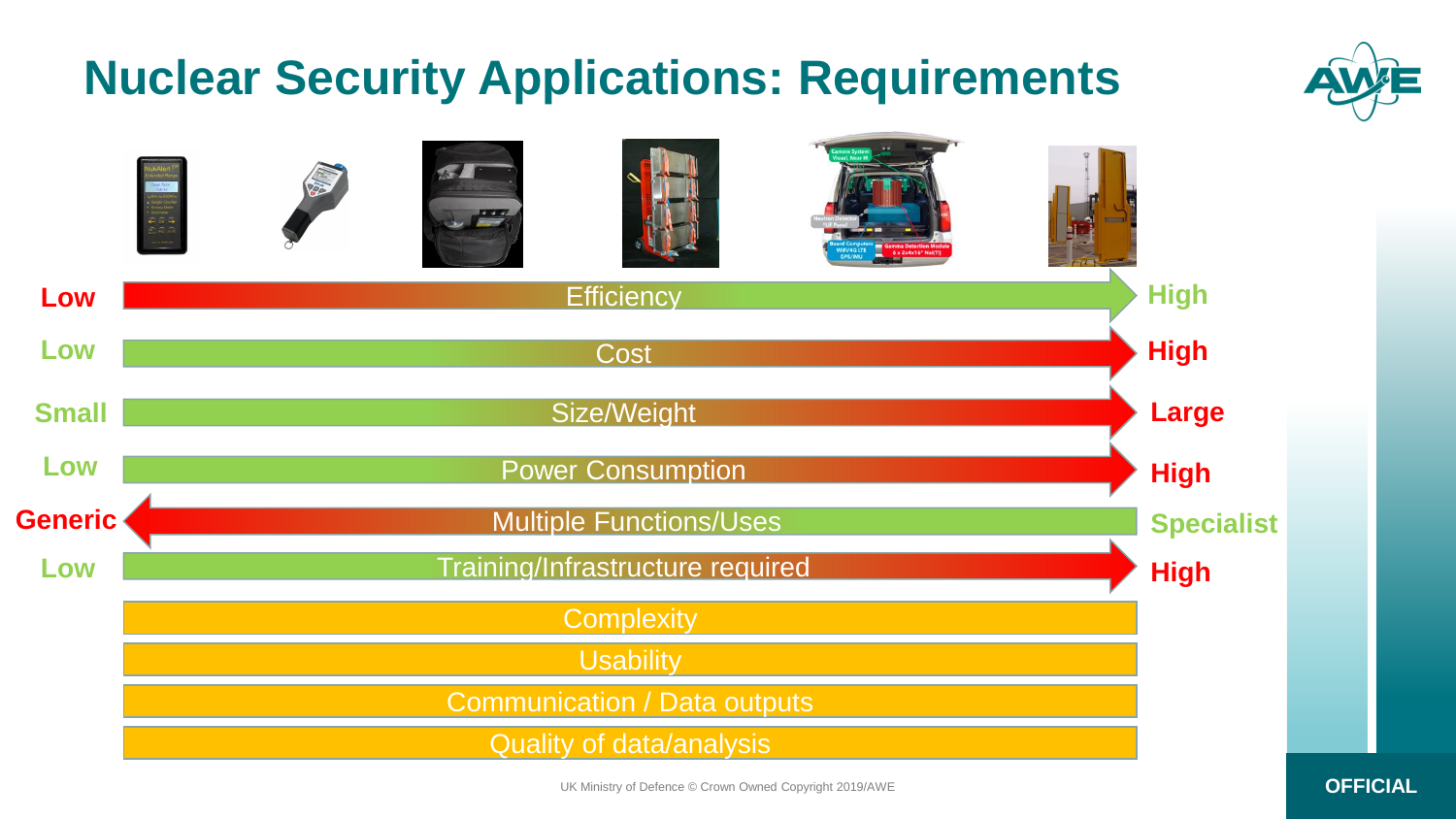## **Historical Focus Areas**

Identification of technologies to meet a requirement:

- P. <sup>3</sup>He Replacement Technologies
- **Prototype technologies Passive/Active demonstrators**
- **Exaluation of COTs systems**
- **Collaborative work with US agencies**

Low level underpinning research/intelligent customer

- Novel scintillators
- Multimodal detection
- DAQ
- **Algorithms/digital pulse processing**
- **Light collection/Silicon Photomultipliers**

Promising technologies demonstrated as prototypes where appropriate











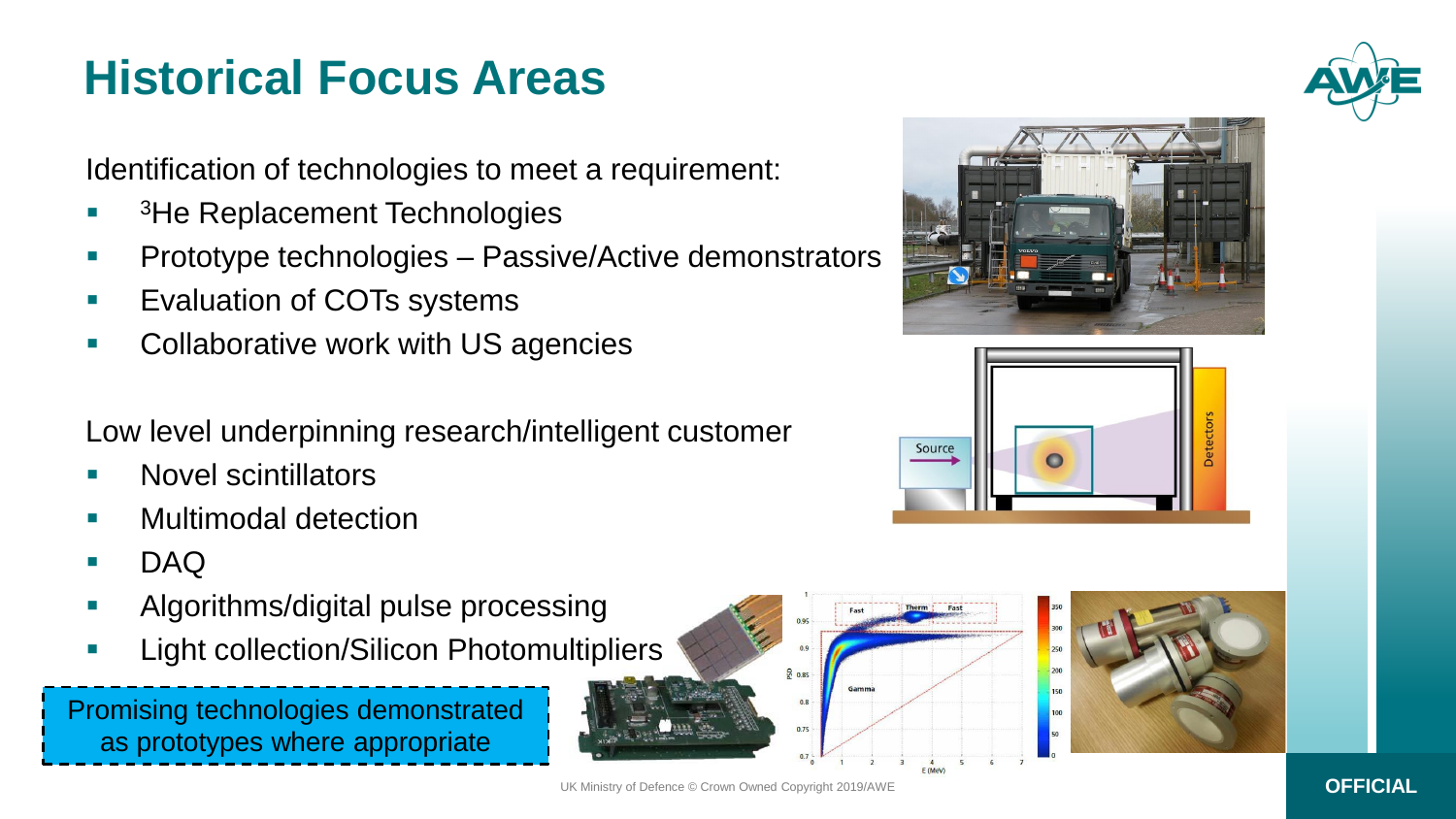## **<sup>3</sup>He Replacements**



- State of neutron detection technologies evaluated to reduce future dependence on <sup>3</sup>He supply
	- 'Drop in' thermal neutron detector technologies (Boron straws, <sup>6</sup>LiF:ZnS(Ag))
	- **Fast neutron and multimode detector technologies (Liquid scintillators, PSD** plastics, CLYC, CLLB)
- Collaborative working with academia (Oxford University, Imperial College London) and industry (PTI, Arktis) and US partners.





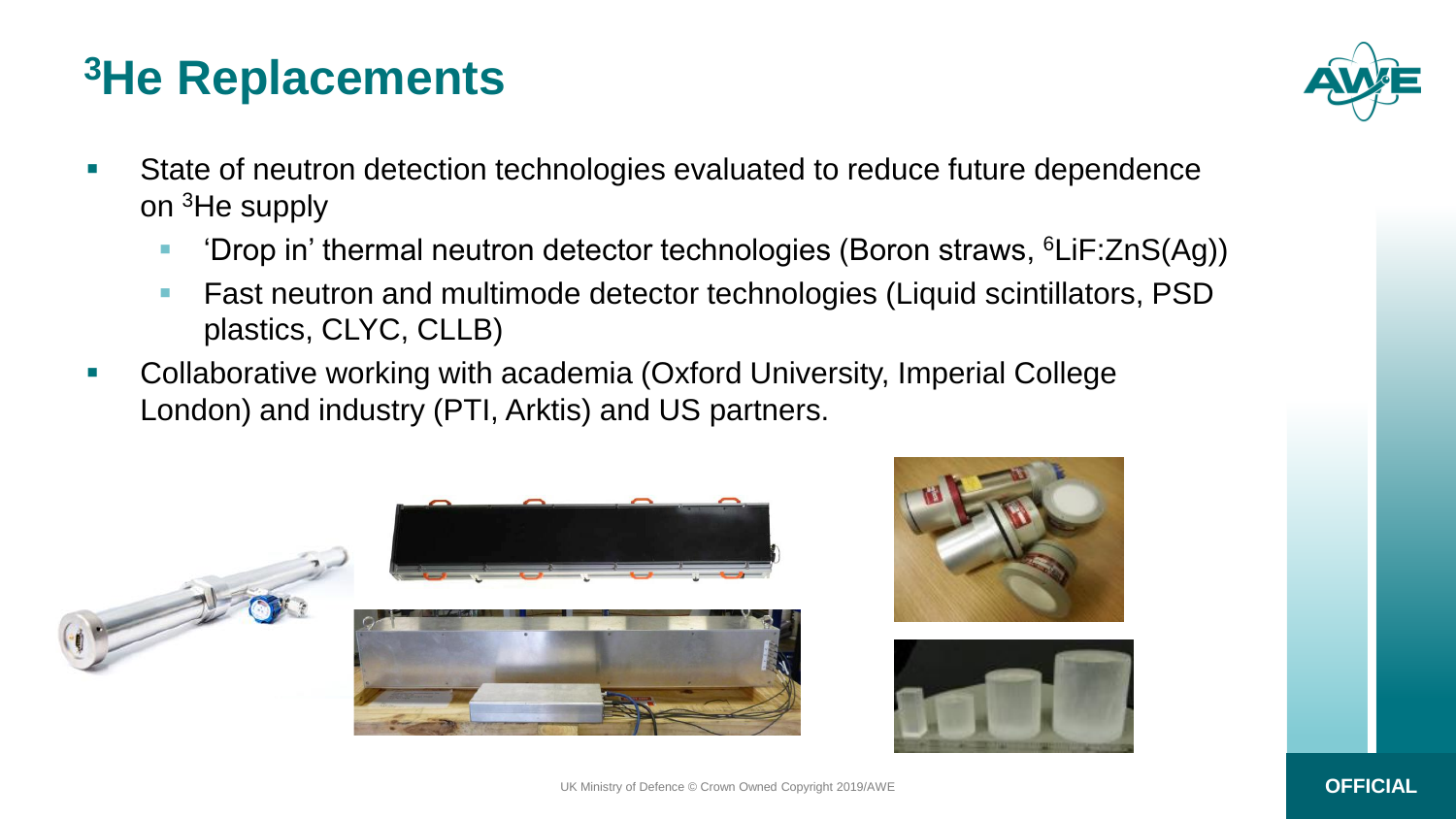#### **Passive/Active Demonstrators**

- **Developed radiation detector demonstrators** and/or subsystems for passive detection and active interrogation of SNM
- Delivered through a combination of:
	- **Defining technical system requirements**
	- **IDED** Identification of suitable detection technologies
	- **IDENTIFICATE IN A LIGAN IS A LIGAN IN A LIGAN IN A LIGAN ISL I** enhance decision making for end users
	- **Engagement with Industry and Academia** with expertise in relevant areas
	- **Collaboration with US partners**







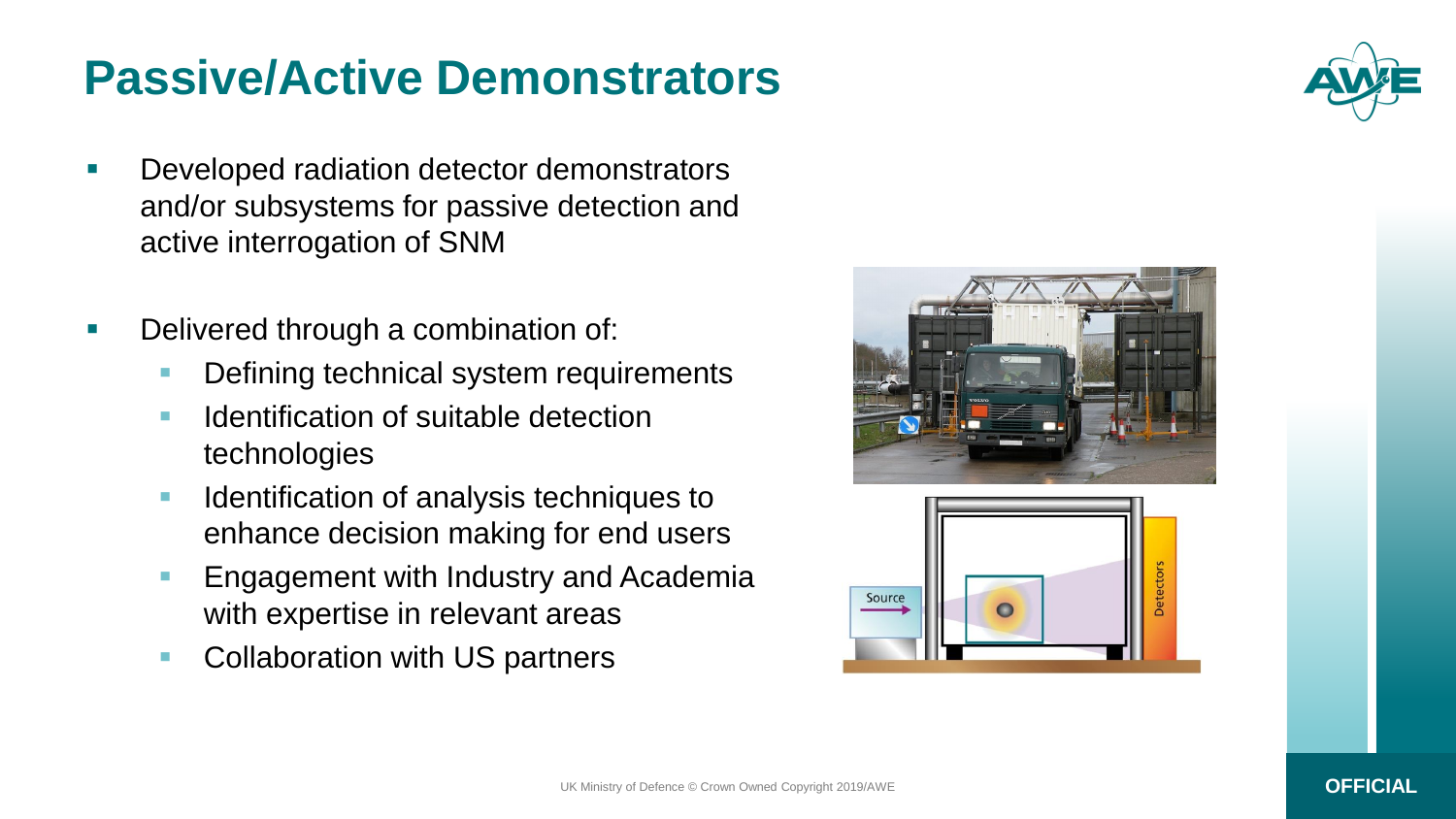# **Underpinning research**

- **Underpinning research is key in enabling AWE to** maintain expertise in the area of radiation detection as technology moves on.
- **Through this underpinning research we hope to:** 
	- **Exaluate the potential benefits and consequences** of new developments for a wide range of applications
	- **Steer new technologies towards providing solutions** to existing problems







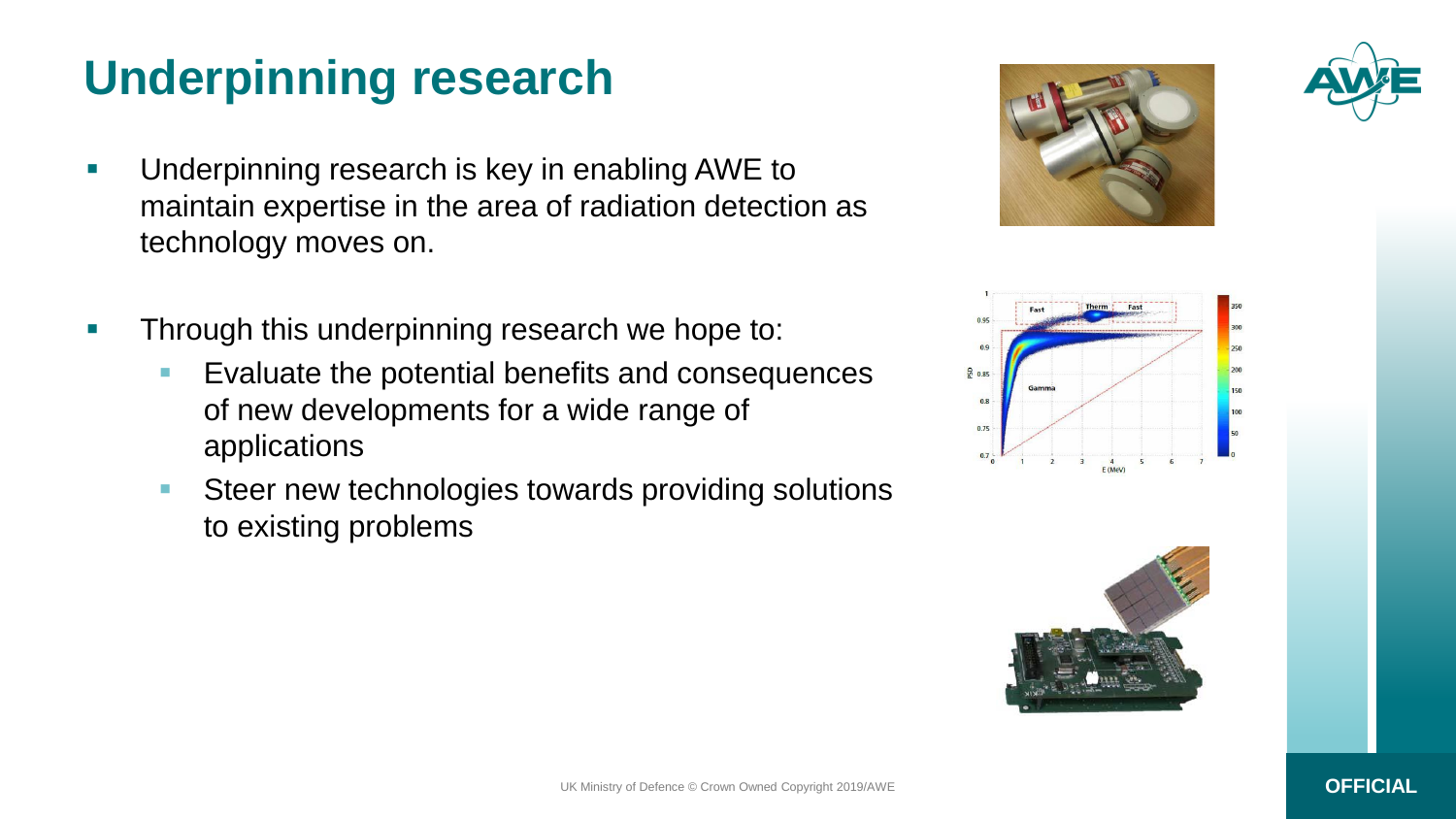### **Future of Neutron Detection**



How do we ensure that we stimulate and fully exploit developments in neutron detector technologies and techniques to benefit the user community and enhance nuclear security?

- **Doing more with what we have**
- **EXEC** Challenges beyond the detector
- **Testing, evidence and IP**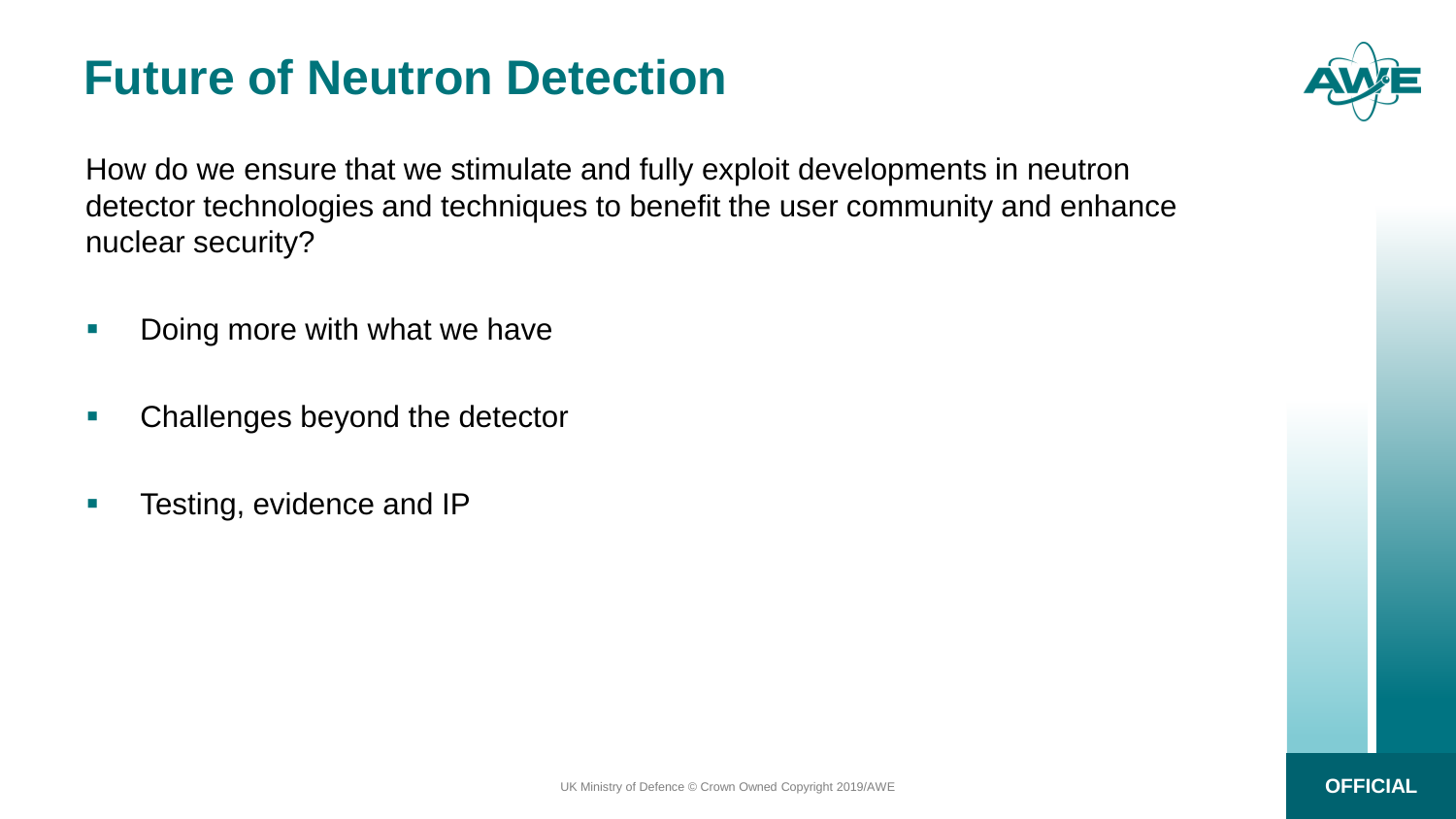# **Doing more with what we have**

- Gross counting systems are most common
- **Neasurements of other physical properties** may add value
	- Time
	- **Energy**
	- **Multiplication**
	- **Localisation**
- **Utilisation of these properties may** significantly impact detector material requirements

Communication of end goal and requirements is key in ensuring suitability of detectors.

Advanced techniques may allow progress where improvements from detector efficiency stalls.

**Time difference between correlated events measured on two PVT portals separated by 5m**

Background  $Cf-252$ NORM (KCI)

n - n

 $n - \gamma$ 

**Normalized Counts** 

#### **Active Demonstrator**

Time Difference (ns)

**Passive Demonstrator**

v - n

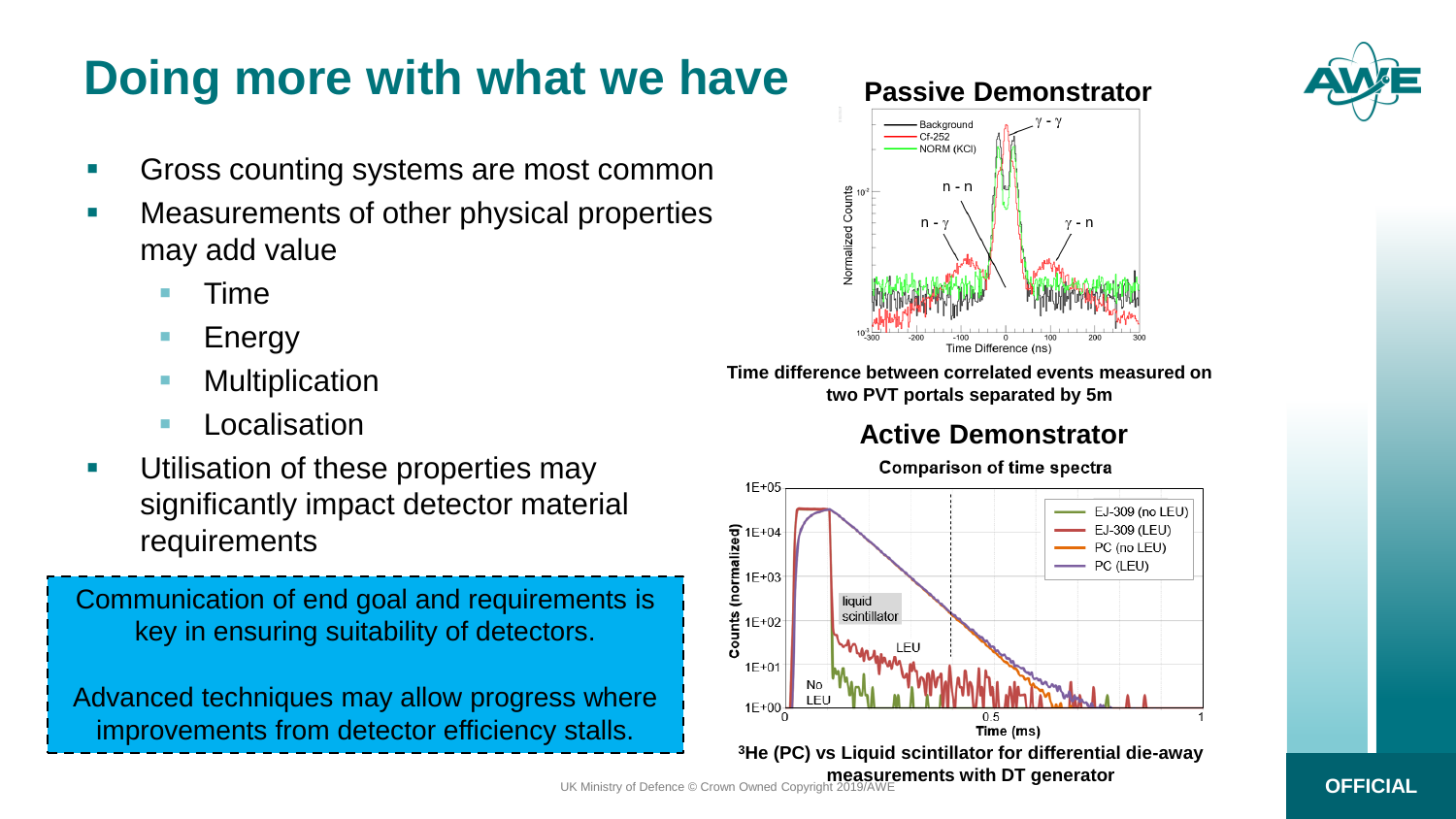#### UK Ministry of Defence © Crown Owned Copyright 2019/AWE **OFFICIAL**

#### Academic and industrial engagement beyond our native areas of expertise is vital for delivering complete, modern solutions

#### • Radiation detection problem solved by comparing known detector properties against performance criteria dictated by the system requirements

 Many other aspects of radiation detection equipment may be improved by looking to draw on expertise from other industries.









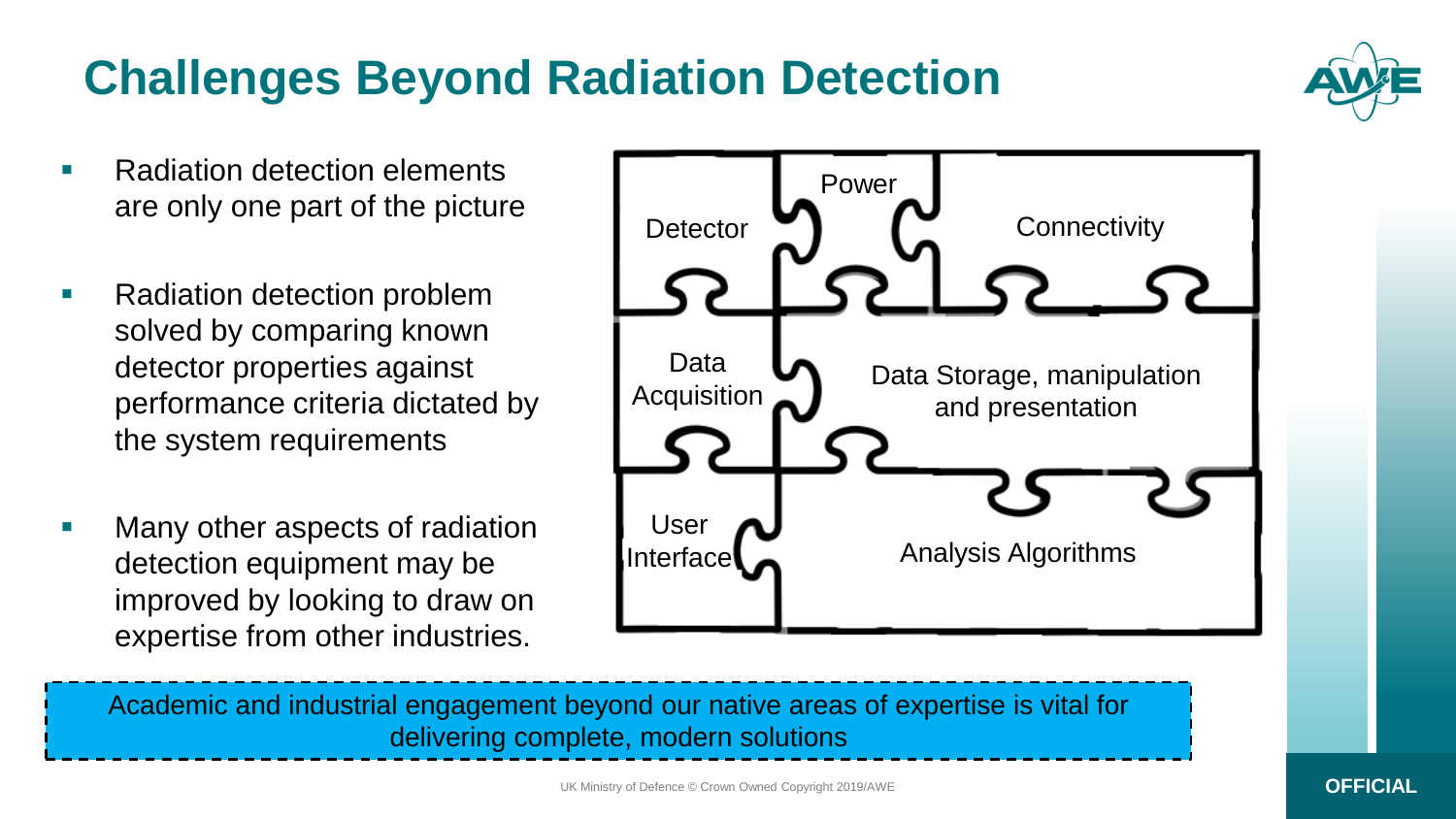## **Testing, evidence and IP**



- 'Black box' test regimes usually required to address IP matters
- **NTR** presents an increased challenge in this respect compared to product realisation in traditional Safeguards (IAEA / EURATOM inspection regimes)
	- **Effort weighted on design of test plan; detailed, comprehensive (but could be** unknowingly deficient)
	- **Associated cost and material burden**
	- Risk that aspects of performance remain undisclosed
- **These activities are costly (time and money) and limit out ability to understand** whether a technology/technique/system satisfies our customers' requirements

Engagement and provision of high quality, evidence based performance assessments are key